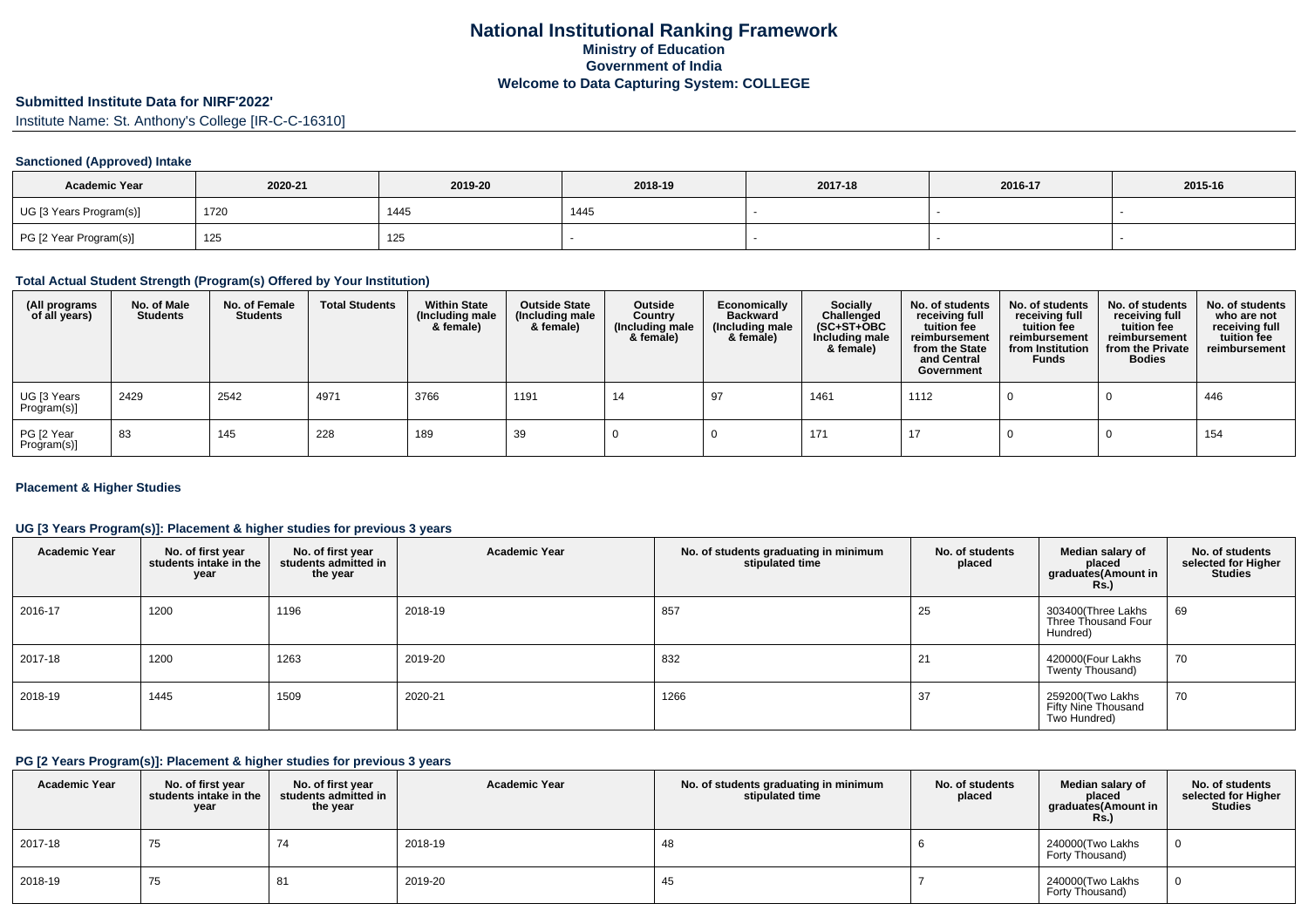|  | 2019-20 | 125 | $40-$ | 2020-21 |  |  | Lakhs<br>Thirty<br>: Thousanc |  |
|--|---------|-----|-------|---------|--|--|-------------------------------|--|
|--|---------|-----|-------|---------|--|--|-------------------------------|--|

### **Financial Resources: Utilised Amount for the Capital expenditure for previous 3 years**

| <b>Academic Year</b>                                                                            | 2020-21                                                                    | 2019-20                                                                                              | 2018-19                                                                    |  |
|-------------------------------------------------------------------------------------------------|----------------------------------------------------------------------------|------------------------------------------------------------------------------------------------------|----------------------------------------------------------------------------|--|
| <b>Utilised Amount</b>                                                                          |                                                                            | <b>Utilised Amount</b>                                                                               | <b>Utilised Amount</b>                                                     |  |
|                                                                                                 |                                                                            | Annual Capital Expenditure on Academic Activities and Resources (excluding expenditure on buildings) |                                                                            |  |
| Library                                                                                         | 1184860 (Eleven Lakhs Eighty Four Thousand Eight Hundred<br>and Sixty)     | 1852596 (Eighteen Lakhs Fifty Two thousand Five Hundred<br>and Ninety Six)                           | 1502184 (Fifteen Lakhs Twenty One Thousand One Hundred<br>and Eighty Four) |  |
| New Equipment for Laboratories                                                                  | 1764641 (Seventeen lakhs sixty four thousand six hundred<br>and forty one) | 5832842 (Fifty eight lakhs thirty two thousand Eight hundred<br>and forty two)                       | 4123042 (Forty one lakhs twenty three thousand and forty two)              |  |
| Other expenditure on creation of Capital Assets (excluding<br>expenditure on Land and Building) | 0 (Zero)                                                                   | 3486079 (Thirty four lakhs eighty six thousand and seventy<br>nine)                                  | 3445067 (Thirty four lakhs forty five thousand and sixty<br>seven)         |  |

### **Financial Resources: Utilised Amount for the Operational expenditure for previous 3 years**

| <b>Academic Year</b>                                                                                                                                                                            | 2020-21                                                                            | 2019-20                                                                                          | 2018-19                                                                        |  |
|-------------------------------------------------------------------------------------------------------------------------------------------------------------------------------------------------|------------------------------------------------------------------------------------|--------------------------------------------------------------------------------------------------|--------------------------------------------------------------------------------|--|
| <b>Utilised Amount</b>                                                                                                                                                                          |                                                                                    | <b>Utilised Amount</b>                                                                           | <b>Utilised Amount</b>                                                         |  |
|                                                                                                                                                                                                 |                                                                                    | <b>Annual Operational Expenditure</b>                                                            |                                                                                |  |
| Salaries (Teaching and Non Teaching staff)                                                                                                                                                      | 179538016 (Seventeen crores ninety five lakhs thirtyeight<br>thousand and sixteen) | 277414119 (Twenty seven crores seventy four lakhs fourteen<br>thousand one hundred and nineteen) | 221009140 (Twenty two crores ten lakhs nine thousand one<br>hundred and forty) |  |
| Maintenance of Academic Infrastructure or consumables and<br>other running expenditures (excluding maintenance of hostels<br>and allied services, rent of the building, depreciation cost, etc) | 12901000 (One crore twenty nine lakhs one thousand)                                | 12553000 (One crore twenty five lakhs fifty three thousand)                                      | 12257000 (One crore twenty two lakhs fifty seven thousand)                     |  |
| Seminars/Conferences/Workshops                                                                                                                                                                  | 647752 (Six lakhs forty seven thousand seven hundred and<br>fiftytwo)              | 1840897 (Eighteen lakhs forty thousand eight hundred and<br>ninety seven)                        | 328894 (Three lakhs twenty eight thousand eight hundred and<br>ninety four)    |  |

### **PCS Facilities: Facilities of physically challenged students**

| 1. Do your institution buildings have Lifts/Ramps?                                                                                                         | Yes, more than 40% of the buildings |
|------------------------------------------------------------------------------------------------------------------------------------------------------------|-------------------------------------|
| 2. Do your institution have provision for walking aids, including wheelchairs and transportation from one building to another for<br>handicapped students? | Yes                                 |
| 3. Do your institution buildings have specially designed toilets for handicapped students?                                                                 | Yes, more than 40% of the buildings |

## **Faculty Details**

| Srno | Name                          | Age | Designation                | Gender | Qualification | Experience (In<br>Months) | <b>Currently working</b><br>with institution? | <b>Joining Date</b> | <b>Leaving Date</b> | <b>Association type</b> |
|------|-------------------------------|-----|----------------------------|--------|---------------|---------------------------|-----------------------------------------------|---------------------|---------------------|-------------------------|
|      | A IGNATIUS<br>SAHAYARAJ       | 58  | Associate Professor        | Male   | M. Phil       | 369                       | Yes                                           | 20-10-1990          | $-$                 | Regular                 |
| 2    | <b>AIBANKIT L</b><br>WARJRI   | 50  | <b>Assistant Professor</b> | Male   | MBA           | 255                       | Yes                                           | 01-04-2000          | $- -$               | Regular                 |
| 3    | <b>AICYDALYNE</b><br>SNAITANG | 42  | <b>Assistant Professor</b> | Female | Ph.D          | 147                       | Yes                                           | 15-04-2009          | $-$                 | Regular                 |
| 4    | AIUSHA HUJON                  | 44  | <b>Assistant Professor</b> | Female | M.Sc.         | 243                       | Yes                                           | 23-04-2001          | $-$                 | Regular                 |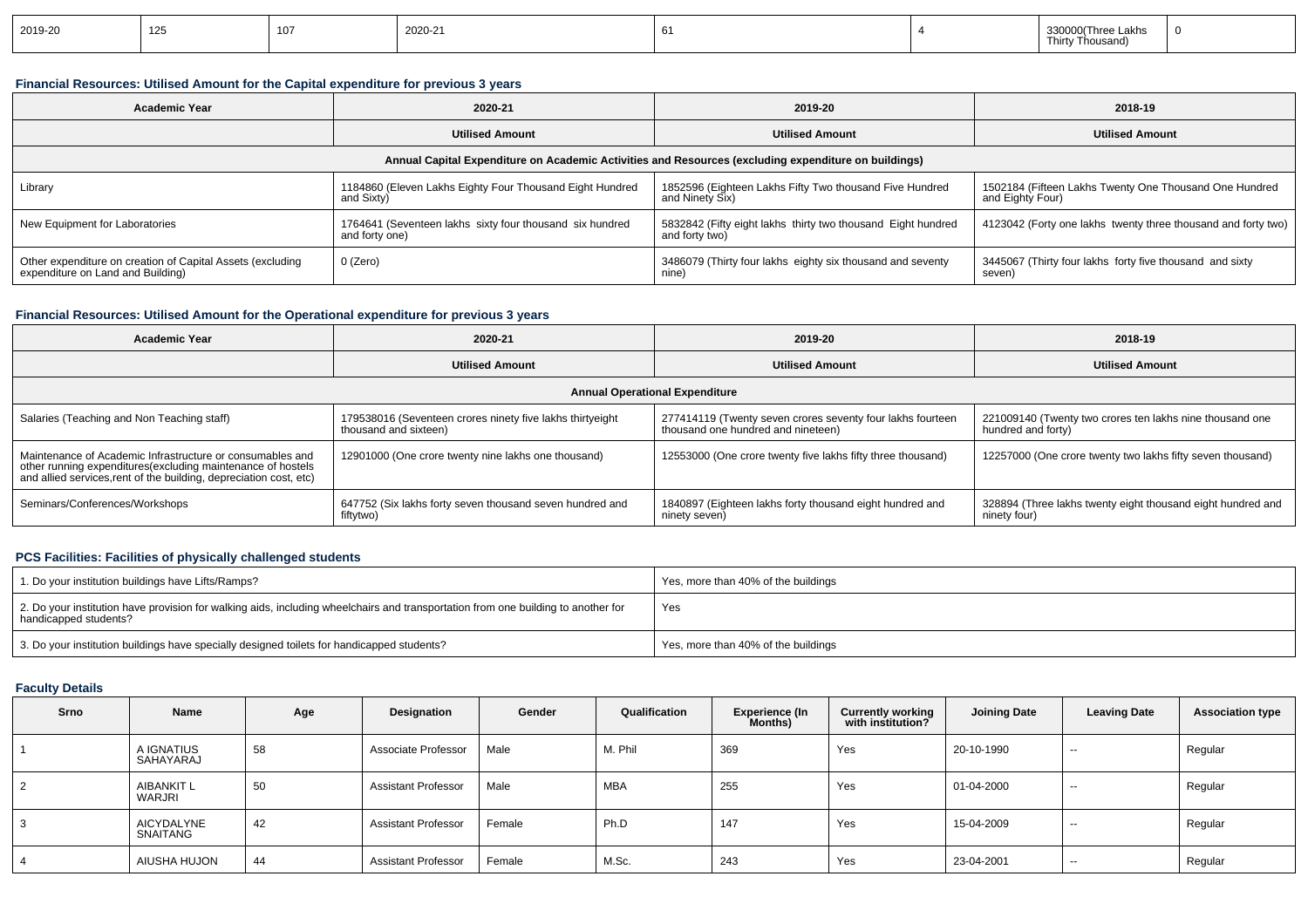| 5              | ALBAN D<br><b>MARBANIANG</b>        | 38 | <b>Assistant Professor</b> | Male   | M.Sc.                      | 120            | Yes | 30-07-2012 | -−                       | Regular |
|----------------|-------------------------------------|----|----------------------------|--------|----------------------------|----------------|-----|------------|--------------------------|---------|
| 6              | ALBERT<br><b>NONGRUM</b>            | 43 | <b>Assistant Professor</b> | Male   | M.A.(Political<br>Science) | 48             | Yes | 04-07-2017 | ⊷.                       | Regular |
| $\overline{7}$ | ALBERT STAR<br>KHARBULI             | 41 | <b>Assistant Professor</b> | Male   | M.COM                      | 159            | Yes | 13-04-2007 | ⊷.                       | Regular |
| 8              | <b>ALDONNA M</b><br><b>SUSNGI</b>   | 36 | <b>Assistant Professor</b> | Female | M.Sc.                      | 149            | Yes | 01-02-2009 | ⊷.                       | Regular |
| 9              | <b>ALPANA</b><br><b>CHAKRABORTY</b> | 59 | Associate Professor        | Female | Ph.D                       | 383            | Yes | 07-08-1989 | ⊷.                       | Regular |
| 10             | David Lyngdoh                       | 37 | <b>Assistant Professor</b> | Male   | MSc(Mathematics)           | 56             | Yes | 01-04-2019 | ⊷.                       | Regular |
| 11             | AMANDA CHRISTIE<br><b>TONGPER</b>   | 36 | <b>Assistant Professor</b> | Female | Ph.D                       | 86             | Yes | 20-05-2014 | $\overline{\phantom{a}}$ | Regular |
| 12             | AMANDA SYIEM                        | 31 | <b>Assistant Professor</b> | Female | M.COM                      | 73             | Yes | 04-06-2015 | $\overline{\phantom{a}}$ | Regular |
| 13             | Yaddanapudi Satya                   | 58 | Associate Professor        | Female | Ph.D                       | 417            | Yes | 15-10-1986 | --                       | Regular |
| 14             | AMBROSE<br><b>DOHTDONG</b>          | 37 | <b>Assistant Professor</b> | Male   | M.A                        | 110            | Yes | 10-05-2012 | -−                       | Regular |
| 15             | Wympher Langstang                   | 40 | <b>Assistant Professor</b> | Male   | Ph.D                       | 35             | Yes | 13-08-2018 | --                       | Regular |
| 16             | AMRITA ACHARYA                      | 37 | <b>Assistant Professor</b> | Female | Ph.D                       | 180            | Yes | 14-07-2006 | $\overline{\phantom{a}}$ | Regular |
| 17             | Wompherdeiki<br>Khyllep             | 31 | <b>Assistant Professor</b> | Male   | MSc(Mathematics)           | 99             | Yes | 01-05-2013 | --                       | Regular |
| 18             | AMY AMOREENA L<br><b>NONGPIUR</b>   | 34 | <b>Assistant Professor</b> | Female | <b>MBA</b>                 | 110            | Yes | 15-05-2012 | $\overline{\phantom{a}}$ | Regular |
| 19             | Wencesl B Khyllep                   | 39 | <b>Assistant Professor</b> | Male   | MBA                        | 110            | Yes | 15-05-2012 | $\overline{\phantom{a}}$ | Regular |
| 20             | ANDRENA S<br><b>MALNGIANG</b>       | 37 | <b>Assistant Professor</b> | Female | M.COM                      | 133            | Yes | 04-06-2010 | $\overline{\phantom{a}}$ | Regular |
| 21             | Wanshaphrang<br>Tiewsoh             | 25 | <b>Assistant Professor</b> | Male   | M.F.Sc(Fisheries)          | $\overline{7}$ | Yes | 08-12-2020 | --                       | Regular |
| 22             | ANEESHA<br><b>KHARPOR</b>           | 27 | <b>Assistant Professor</b> | Female | M.A.(Political<br>Science) | 5              | Yes | 09-02-2021 | $\overline{\phantom{a}}$ | Regular |
| 23             | ANITA PDE                           | 34 | <b>Assistant Professor</b> | Female | M.A                        | 5              | Yes | 22-02-2021 | ⊷.                       | Regular |
| 24             | Wanrimaya<br>Kharmawshun            | 30 | <b>Assistant Professor</b> | Female | M.A                        | 25             | Yes | 01-07-2019 | −−                       | Regular |
| 25             | ANJAN DAS                           | 49 | Associate Professor        | Male   | Ph.D                       | 270            | Yes | 01-01-1999 | $\overline{a}$           | Regular |
| 26             | Wanpyllaitphar<br>Khongsngi         | 41 | <b>Assistant Professor</b> | Male   | M. Phil                    | 154            | Yes | 08-09-2008 | $\overline{\phantom{a}}$ | Regular |
| 27             | Wannarisuk<br>Nongbsap              | 38 | <b>Assistant Professor</b> | Female | M. Phil                    | 172            | Yes | 24-03-2007 | $\overline{\phantom{a}}$ | Regular |
| 28             | ARLENE<br>KHARNONGRUM               | 37 | <b>Assistant Professor</b> | Female | M.Sc.                      | 137            | Yes | 01-02-2010 | $\overline{\phantom{a}}$ | Regular |
| 29             | Violet R Synrem                     | 56 | Associate Professor        | Female | M. Phil                    | 336            | Yes | 01-08-1993 | $\overline{\phantom{a}}$ | Regular |
| 30             | ATANU K DAS                         | 51 | Associate Professor        | Male   | M.Sc.                      | 327            | Yes | 11-04-1994 | -−                       | Regular |
| 31             | Vincent R Khongwir                  | 41 | <b>Assistant Professor</b> | Male   | M.Sc(Phy)                  | 181            | Yes | 01-07-2006 | Щ,                       | Regular |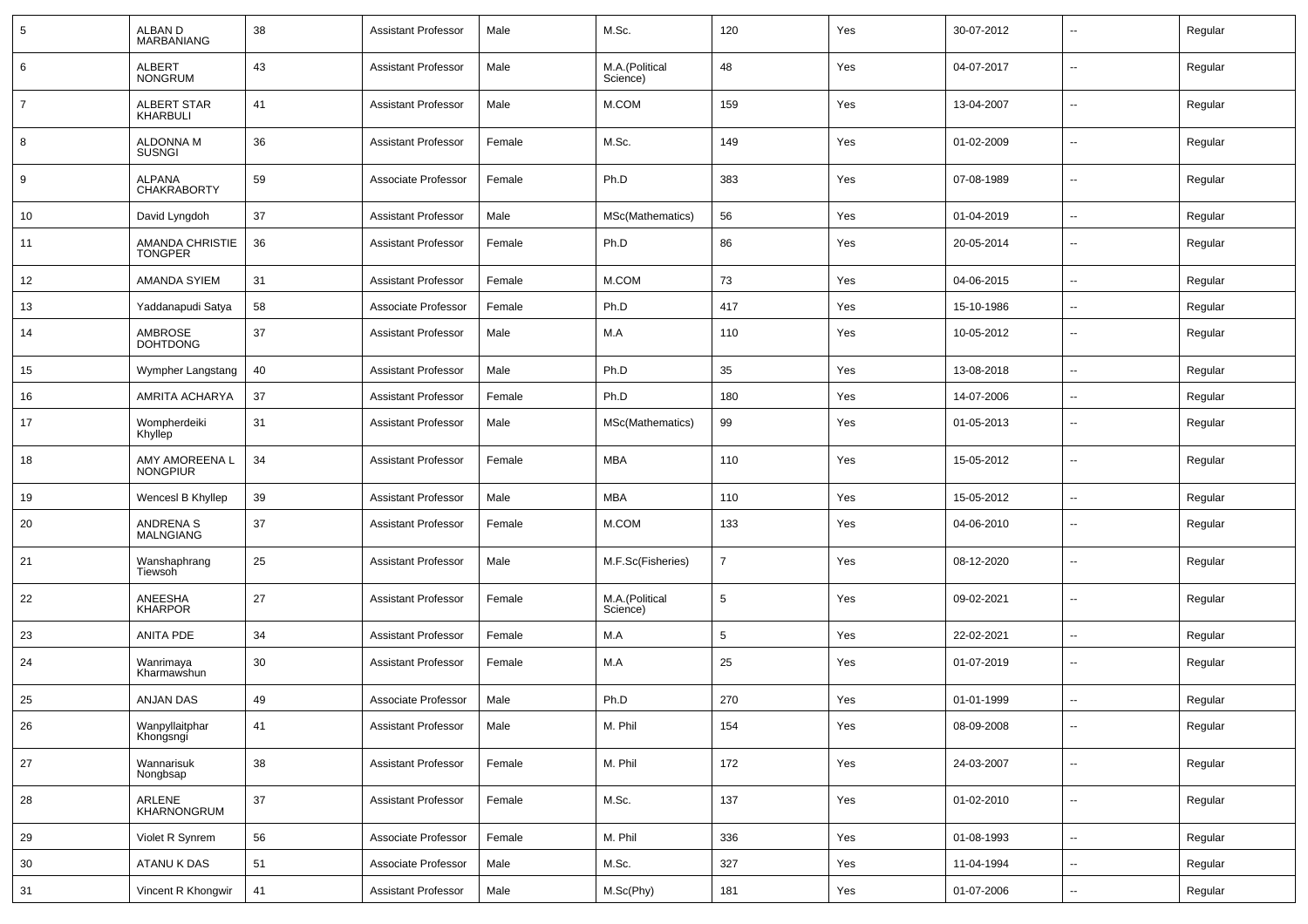| 32 | Vicky Diengdoh                                      | 43 | <b>Assistant Professor</b> | Female | M.Sc.                      | 131 | Yes | 02-09-2010 | $\sim$                   | Regular |
|----|-----------------------------------------------------|----|----------------------------|--------|----------------------------|-----|-----|------------|--------------------------|---------|
| 33 | AVEEK LYNGDOH                                       | 38 | <b>Assistant Professor</b> | Male   | M.A                        | 86  | Yes | 19-05-2014 | $\overline{a}$           | Regular |
| 34 | <b>BABLULAL RAJAK</b>                               | 42 | <b>Assistant Professor</b> | Male   | M.Tech                     | 123 | Yes | 01-04-2011 | $\overline{\phantom{a}}$ | Regular |
| 35 | V Morgenstern<br>Wann <sup>1</sup>                  | 41 | <b>Assistant Professor</b> | Male   | M.Sc.(Biochemistry)        | 170 | Yes | 14-05-2007 | --                       | Regular |
| 36 | BADAIAHUNLANG<br><b>MAWKHIEW</b>                    | 35 | <b>Assistant Professor</b> | Female | M.A.(Economics)            | 98  | Yes | 01-05-2013 | $\overline{\phantom{a}}$ | Regular |
| 37 | Van Jennifer Joan<br>Wallang                        | 45 | Associate Professor        | Female | Ph.D                       | 169 | Yes | 01-07-2007 | --                       | Regular |
| 38 | <b>BAIAKMENLANG</b><br><b>SYIEM</b>                 | 31 | <b>Assistant Professor</b> | Female | MSc(Statistics)            | 27  | Yes | 12-04-2019 | $\mathbf{u}$             | Regular |
| 39 | Tonny C L<br>Kharmujai                              | 58 | Associate Professor        | Male   | M.A                        | 409 | Yes | 01-07-1987 | --                       | Regular |
| 40 | <b>BALAPYNKMEN</b><br>SHADAP                        | 37 | <b>Assistant Professor</b> | Female | M. Phil                    | 145 | Yes | 25-06-2009 | $\overline{\phantom{a}}$ | Regular |
| 41 | <b>BANWAN</b><br><b>SHAPHRANG</b><br><b>LYNGDOH</b> | 47 | Associate Professor        | Male   | M.A.(History)              | 275 | Yes | 01-08-1998 | --                       | Regular |
| 42 | Thy Answer Challam                                  | 40 | <b>Assistant Professor</b> | Male   | M.Sc.(Biochemistry)        | 183 | Yes | 01-05-2006 | $\mathbf{u}$             | Regular |
| 43 | <b>BAPHILINIA JONES</b><br><b>MYLLIEMNGAP</b>       | 36 | <b>Assistant Professor</b> | Female | Ph.D                       | 37  | Yes | 25-06-2018 | --                       | Regular |
| 44 | Thomlin Lynshing                                    | 42 | <b>Assistant Professor</b> | Male   | Ph.D                       | 160 | Yes | 01-04-2008 | --                       | Regular |
| 45 | <b>BASHIDA MASSAR</b>                               | 47 | Associate Professor        | Female | Ph.D                       | 230 | Yes | 15-05-2002 | $\overline{a}$           | Regular |
| 46 | <b>Syntiew Manik</b><br>Syiemlieh                   | 43 | <b>Assistant Professor</b> | Male   | M.Sc.                      | 195 | Yes | 01-05-2005 | $\mathbf{u}$             | Regular |
| 47 | <b>BASKHEMLANG</b><br><b>KSHIAR</b>                 | 36 | <b>Assistant Professor</b> | Male   | Ph.D                       | 71  | Yes | 06-08-2015 | $\mathbf{u}$             | Regular |
| 48 | Stevenson Thabah                                    | 36 | <b>Assistant Professor</b> | Male   | M.Sc.                      | 147 | Yes | 15-04-2009 | $\mathbf{u}$             | Regular |
| 49 | <b>BATIPSHISHA</b><br><b>NONGBRI</b>                | 28 | Assistant Professor        | Female | M.A                        | 6   | Yes | 27-01-2021 | $\overline{\phantom{a}}$ | Regular |
| 50 | Sr Shaida Mary<br>Nongsiej                          | 37 | Assistant Professor        | Female | M.A                        | 18  | Yes | 11-01-2020 | $\mathbf{u}$             | Regular |
| 51 | Sona Lyndem                                         | 31 | <b>Assistant Professor</b> | Female | M.Sc.                      | 90  | Yes | 01-02-2014 | $\sim$                   | Regular |
| 52 | <b>BR ALBERT</b><br>LONGLY DKHAR                    | 48 | Associate Professor        | Male   | Ph.D                       | 104 | Yes | 01-11-2012 |                          | Regular |
| 53 | Simanta Chutia                                      | 46 | Associate Professor        | Male   | Ph.D                       | 254 | Yes | 05-06-2000 | $\overline{\phantom{a}}$ | Regular |
| 54 | BRIGHTSTARWELL<br>MARBANIANG                        | 41 | <b>Assistant Professor</b> | Male   | M.A.(Political<br>Science) | 45  | Yes | 27-10-2017 | $\overline{\phantom{a}}$ | Regular |
| 55 | Siewdorlang Diamai                                  | 37 | <b>Assistant Professor</b> | Female | Ph.D                       | 146 | Yes | 15-05-2009 | $\overline{\phantom{a}}$ | Regular |
| 56 | <b>BUDSHAPHRANG</b><br><b>LYNGDOH</b>               | 35 | <b>Assistant Professor</b> | Male   | Ph.D                       | 90  | Yes | 01-02-2014 | $\mathbf{u}$             | Regular |
| 57 | Shivaraj Bhardwaj                                   | 37 | <b>Assistant Professor</b> | Male   | M.COM                      | 82  | Yes | 19-09-2014 | $\overline{\phantom{a}}$ | Regular |
| 58 | C SATYAJIT RAO                                      | 57 | Associate Professor        | Male   | Ph.D                       | 395 | Yes | 15-08-1988 | $\overline{\phantom{a}}$ | Regular |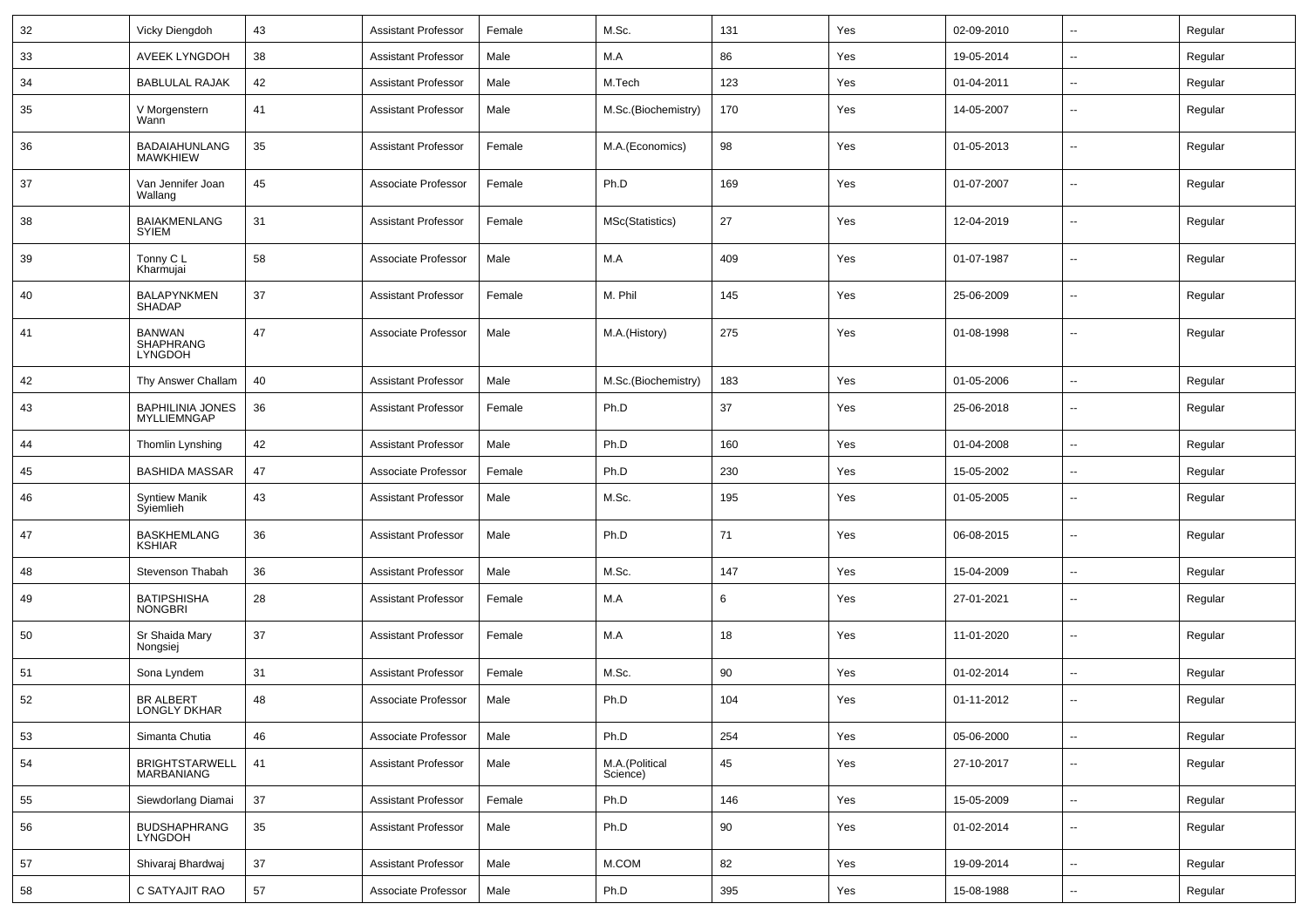| 59 | Shiv Kumar Pradhan                                | 54 | Associate Professor        | Male   | M. Phil                           | 344            | Yes | 01-12-1992 | $\sim$                   | Regular |
|----|---------------------------------------------------|----|----------------------------|--------|-----------------------------------|----------------|-----|------------|--------------------------|---------|
| 60 | <b>CATHY SAIBORNE</b>                             | 50 | Assistant Professor        | Female | M.A                               | 237            | Yes | 03-10-2001 | $\overline{a}$           | Regular |
| 61 | Shemphang<br>Hynniewta                            | 33 | <b>Assistant Professor</b> | Male   | M.Sc.                             | 71             | Yes | 06-08-2015 | $\overline{\phantom{a}}$ | Regular |
| 62 | Shelterfield Kynta                                | 54 | Associate Professor        | Male   | M.A.(History)                     | 351            | Yes | 15-04-1992 | $\overline{\phantom{a}}$ | Regular |
| 63 | <b>CHARLENE MAY</b><br>SWER                       | 38 | <b>Assistant Professor</b> | Female | Ph.D                              | 154            | Yes | 01-09-2008 | $\overline{\phantom{a}}$ | Regular |
| 64 | CHERRY KORDOR<br>KHARSHIING                       | 44 | <b>Assistant Professor</b> | Female | Ph.D                              | 226            | Yes | 01-09-2002 | $\overline{a}$           | Regular |
| 65 | <b>CLARA ERMINE</b><br>SAWIAN                     | 39 | <b>Assistant Professor</b> | Female | Ph.D                              | 135            | Yes | 17-04-2010 | $\overline{\phantom{a}}$ | Regular |
| 66 | <b>Shelley Christine</b><br>Lamare                | 29 | <b>Assistant Professor</b> | Female | M. Phil                           | $\overline{2}$ | Yes | 15-05-2021 | --                       | Regular |
| 67 | Shantu Saikia                                     | 44 | Associate Professor        | Male   | Ph.D                              | 218            | Yes | 17-05-2003 | $\mathbf{u}$             | Regular |
| 68 | Sarah M B Kharbuli                                | 54 | Associate Professor        | Female | Ph.D                              | 344            | Yes | 18-11-1992 | $\sim$                   | Regular |
| 69 | <b>D JUNISHA</b><br><b>KHONGWIR</b>               | 35 | <b>Assistant Professor</b> | Female | MA(MC): M.A.Mass<br>Communication | 107            | Yes | 01-08-2012 | $\overline{\phantom{a}}$ | Regular |
| 70 | Sanku Dey                                         | 55 | Associate Professor        | Male   | Ph.D                              | 252            | Yes | 14-07-2000 | $\sim$                   | Regular |
| 71 | Samborlang Dkhar                                  | 35 | Assistant Professor        | Male   | M.COM                             | 73             | Yes | 10-06-2015 | $\sim$                   | Regular |
| 72 | <b>DAHUN SHISHA</b><br><b>DKHAR</b>               | 33 | Assistant Professor        | Female | Ph.D                              | 3              | Yes | 01-04-2021 | $\overline{\phantom{a}}$ | Regular |
| 73 | Saibadaiahun<br>Nongrum                           | 41 | Assistant Professor        | Female | Ph.D                              | 214            | Yes | 13-09-2003 | $\sim$                   | Regular |
| 74 | DAMANBHA<br><b>LYNGDOH</b>                        | 36 | Assistant Professor        | Male   | Ph.D                              | 146            | Yes | 05-05-2009 | $\sim$                   | Regular |
| 75 | Russel G Pariat                                   | 28 | Assistant Professor        | Male   | MBA                               | 48             | Yes | 26-07-2017 | $\mathbf{u}$             | Regular |
| 76 | <b>DANIEL EBOR</b><br>CHALLAM                     | 25 | <b>Assistant Professor</b> | Male   | M.A.(Economics)                   | 8              | Yes | 30-11-2020 | $\overline{\phantom{a}}$ | Regular |
| 77 | <b>Rupak Nath</b>                                 | 48 | <b>Assistant Professor</b> | Male   | Ph.D                              | 166            | Yes | 19-09-2007 | $\overline{\phantom{a}}$ | Regular |
| 78 | DAPHILATNGEN<br>KHARMUJAI                         | 30 | Assistant Professor        | Female | M.A                               | 3              | Yes | 08-04-2021 | $\overline{\phantom{a}}$ | Regular |
| 79 | <b>DARIHUN</b><br><b>JOSEPHINE</b><br>KHARNONGRUM | 41 | <b>Assistant Professor</b> | Female | M.A                               | 24             | Yes | 01-07-2019 | $\overline{\phantom{a}}$ | Regular |
| 80 | DAVID FERAL<br>MARBANIANG                         | 43 | Associate Professor        | Male   | M.COM                             | 227            | Yes | 14-08-2002 | $\overline{\phantom{a}}$ | Regular |
| 81 | DAYOMIKA RHODA<br>KHARSYNTIEW                     | 27 | <b>Assistant Professor</b> | Female | M.Sc.                             | 17             | Yes | 01-02-2020 | $\sim$                   | Regular |
| 82 | Rosemary Ishorari                                 | 39 | <b>Assistant Professor</b> | Female | $M.A$                             | 205            | Yes | 23-06-2004 | $\sim$                   | Regular |
| 83 | DEVAJYOTI<br><b>BOKOLIAL</b>                      | 44 | Associate Professor        | Male   | M.Sc.                             | 194            | Yes | 01-05-2005 | $\mathbf{u}$             | Regular |
| 84 | Rollingstone<br>Wankhar                           | 44 | Associate Professor        | Male   | Ph.D                              | 207            | Yes | 01-05-2004 | $\sim$                   | Regular |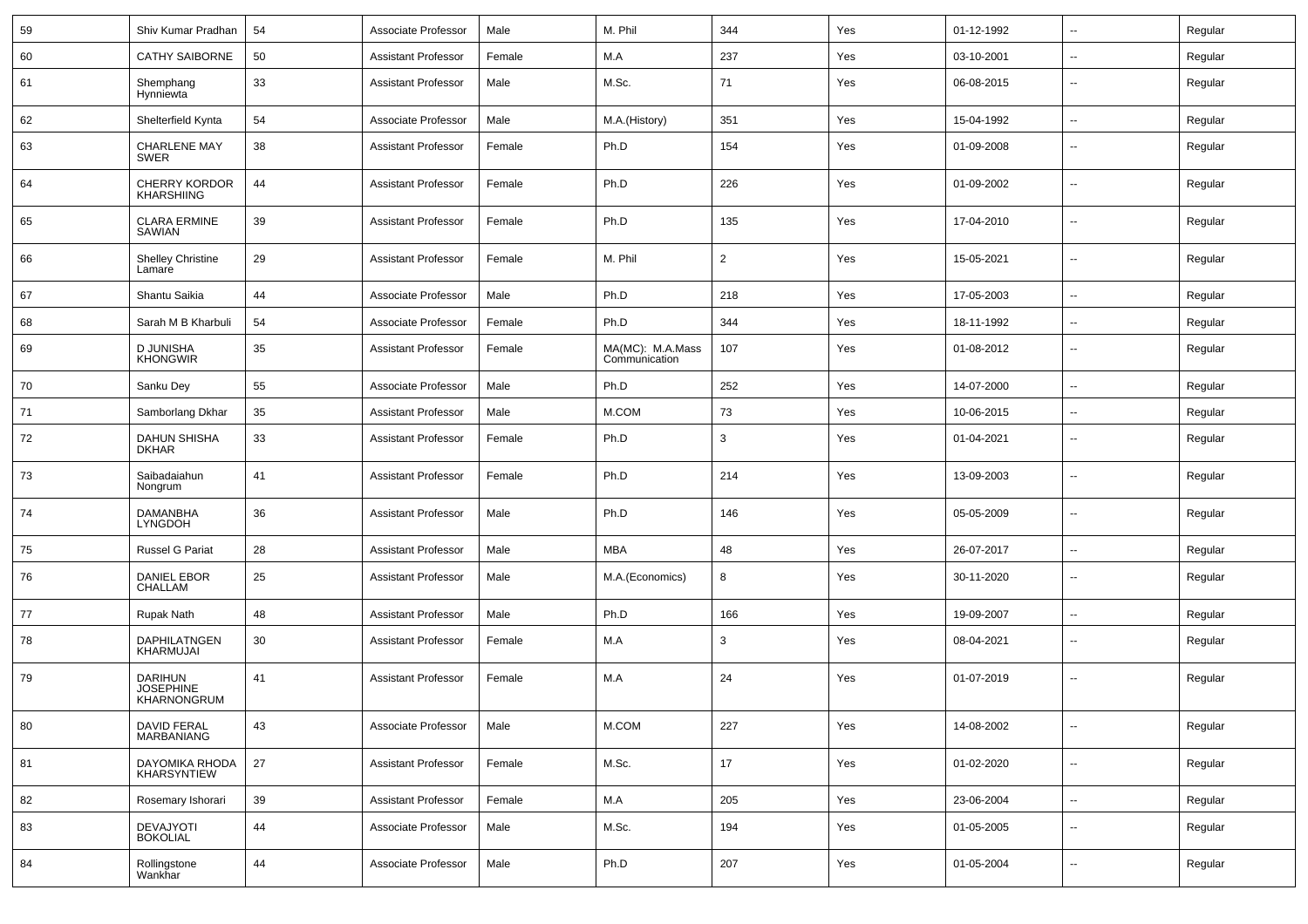| 85  | Rituparna Acharjee                   | 28              | <b>Assistant Professor</b> | Female | MSc(Statistics)                                  | 26             | Yes | 01-06-2019 | $\overline{\phantom{a}}$ | Regular |
|-----|--------------------------------------|-----------------|----------------------------|--------|--------------------------------------------------|----------------|-----|------------|--------------------------|---------|
| 86  | DONDOR EDDIE<br>LYNGDOH              | 39              | <b>Assistant Professor</b> | Male   | MCJ: Masters of<br>Communication &<br>Journalism | 108            | Yes | 01-07-2012 | --                       | Regular |
| 87  | Ridameka Chyne                       | 35              | <b>Assistant Professor</b> | Female | Ph.D                                             | 123            | Yes | 01-05-2011 | $\overline{\phantom{a}}$ | Regular |
| 88  | <b>DONRICH</b><br><b>KHARKONGOR</b>  | 37              | <b>Assistant Professor</b> | Male   | Ph.D                                             | 108            | Yes | 01-07-2012 | --                       | Regular |
| 89  | <b>DORISMELINCY</b><br><b>BYRSAT</b> | 35              | <b>Assistant Professor</b> | Female | M. Phil                                          | 40             | Yes | 26-03-2018 | $\overline{\phantom{a}}$ | Regular |
| 90  | Release Eknee C<br>Khongrei          | 36              | <b>Assistant Professor</b> | Male   | M. Phil                                          | 5              | Yes | 09-02-2021 | --                       | Regular |
| 91  | <b>EBELMON</b><br><b>NONGBRI</b>     | 41              | <b>Assistant Professor</b> | Female | M.Sc.                                            | 180            | Yes | 01-07-2006 | --                       | Regular |
| 92  | Recordius E<br>Kharbani              | 35              | <b>Assistant Professor</b> | Male   | M.A.(Political<br>Science)                       | $\overline{4}$ | Yes | 31-03-2021 | --                       | Regular |
| 93  | <b>EDMOND LAMARE</b>                 | 37              | <b>Assistant Professor</b> | Male   | M.A.(History)                                    | 8              | Yes | 16-11-2020 | $\overline{\phantom{a}}$ | Regular |
| 94  | Rakhal K<br>Purkayastha              | 58              | Associate Professor        | Male   | Ph.D                                             | 435            | Yes | 11-04-1985 | -−                       | Regular |
| 95  | Rajani K Chhetri                     | 38              | <b>Assistant Professor</b> | Female | MCJ: Masters of<br>Communication &<br>Journalism | 181            | Yes | 01-07-2016 | --                       | Regular |
| 96  | <b>EMELIA P F</b><br>LYNRAH          | 31              | <b>Assistant Professor</b> | Female | M.A.(Political<br>Science)                       | 17             | Yes | 01-02-2020 | --                       | Regular |
| 97  | <b>ERICA M JYRWA</b>                 | 46              | <b>Assistant Professor</b> | Female | M. Phil                                          | 237            | Yes | 04-10-2001 | --                       | Regular |
| 98  | Pynshongdor L<br>Nongbri             | 43              | <b>Assistant Professor</b> | Male   | <b>MBA</b>                                       | 203            | Yes | 05-08-2004 | $\overline{\phantom{a}}$ | Regular |
| 99  | <b>ERICKSON</b><br><b>SYIEMLIEH</b>  | 34              | <b>Assistant Professor</b> | Male   | MSc(Mathematics)                                 | 86             | Yes | 19-05-2014 | --                       | Regular |
| 100 | Pyniarlang Lyngdoh<br>Nongbri        | 38              | <b>Assistant Professor</b> | Male   | Ph.D                                             | 65             | Yes | 11-02-2016 | $\overline{\phantom{a}}$ | Regular |
| 101 | ETAWANDA<br>SAIBORNE                 | 45              | <b>Assistant Professor</b> | Female | Ph.D                                             | 228            | Yes | 04-07-2002 | --                       | Regular |
| 102 | Pynhunlang Lynser                    | 38              | <b>Assistant Professor</b> | Female | MSc(Mathematics)                                 | 123            | Yes | 02-05-2011 | $\overline{a}$           | Regular |
| 103 | <b>EVANGILIANCY</b><br><b>DKHAR</b>  | 56              | Associate Professor        | Female | M. Phil                                          | 313            | Yes | 01-06-1995 | --                       | Regular |
| 104 | Probidita<br>Roychoudhury            | 45              | Associate Professor        | Female | Ph.D                                             | 243            | Yes | 11-04-2001 | $\overline{a}$           | Regular |
| 105 | EVASHISHA<br>WANNIANG                | 32              | <b>Assistant Professor</b> | Female | M.Sc.                                            | 40             | Yes | 22-03-2018 | ц.                       | Regular |
| 106 | Polynia V Kharbuli                   | $34\,$          | <b>Assistant Professor</b> | Female | <b>MCA</b>                                       | 119            | Yes | 01-09-2011 | ш.                       | Regular |
| 107 | Padmini<br>Bhattacharjee             | 52              | Associate Professor        | Female | Ph.D                                             | 326            | Yes | 01-06-1994 | $\overline{\phantom{a}}$ | Regular |
| 108 | Omprakash Yadav                      | 32              | Other                      | Male   | <b>MCA</b>                                       | 124            | Yes | 01-04-2011 | $\sim$                   | Regular |
| 109 | Nisha Chettri                        | 30 <sup>°</sup> | <b>Assistant Professor</b> | Female | M.Tech                                           | 28             | Yes | 02-04-2019 | $\sim$                   | Regular |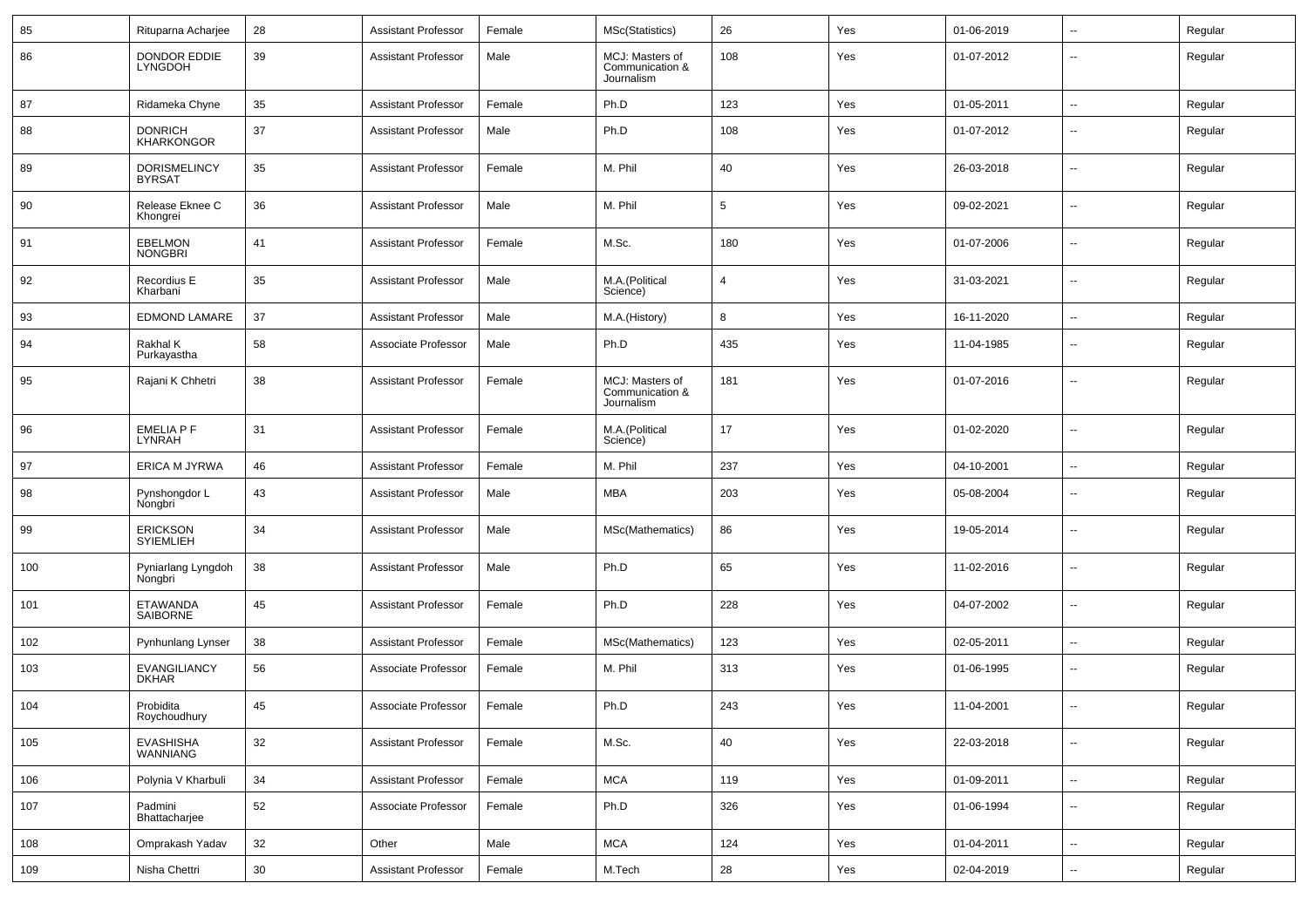| 110 | FARLANDO<br><b>DIENGDOH</b>         | 38 | <b>Assistant Professor</b> | Male   | M.Sc.                                            | 119 | Yes | 01-08-2011 | $\overline{\phantom{a}}$ | Regular |
|-----|-------------------------------------|----|----------------------------|--------|--------------------------------------------------|-----|-----|------------|--------------------------|---------|
| 111 | Nathaniel Donbor N<br>Majaw         | 36 | <b>Assistant Professor</b> | Male   | MA(MC): M.A.Mass<br>Communication                | 147 | Yes | 21-04-2009 | $\overline{\phantom{a}}$ | Regular |
| 112 | <b>FILMECA</b><br><b>MARBANIANG</b> | 42 | Associate Professor        | Female | Ph.D                                             | 192 | Yes | 01-07-2005 | $\overline{\phantom{a}}$ | Regular |
| 113 | Narayan Chandra<br>Bharali          | 59 | Associate Professor        | Male   | Ph.D                                             | 392 | Yes | 06-11-1988 | $\overline{\phantom{a}}$ | Regular |
| 114 | FR GEORGE<br>PALAMATTATHIL          | 63 | <b>Assistant Professor</b> | Male   | Ph.D                                             | 231 | Yes | 04-04-2002 | $\overline{\phantom{a}}$ | Regular |
| 115 | Mostaque A Laskar                   | 53 | Associate Professor        | Male   | Ph.D                                             | 279 | Yes | 01-05-1998 | ⊷.                       | Regular |
| 116 | Morning Lyngdoh                     | 57 | Associate Professor        | Female | Ph.D                                             | 383 | Yes | 07-08-1989 | --                       | Regular |
| 117 | FR GERVASIUS<br>NONGKSEH            | 43 | <b>Assistant Professor</b> | Male   | MCJ: Masters of<br>Communication &<br>Journalism | 86  | Yes | 12-05-2014 | --                       | Regular |
| 118 | Mithun Chakraborty                  | 40 | <b>Assistant Professor</b> | Male   | Ph.D                                             | 21  | Yes | 08-10-2019 | --                       | Regular |
| 119 | Miriam Wansyrpai<br>Ryndem          | 29 | <b>Assistant Professor</b> | Female | M.A.(Economics)                                  | 6   | Yes | 01-02-2021 | $\overline{\phantom{a}}$ | Regular |
| 120 | FR JOBY JOSEPH                      | 51 | <b>Assistant Professor</b> | Male   | Ph.D                                             | 161 | Yes | 01-02-2008 | ۵.                       | Regular |
| 121 | Mijing Brahma                       | 31 | <b>Assistant Professor</b> | Female | M.Sc(Phy)                                        | 52  | Yes | 01-04-2017 | $\overline{a}$           | Regular |
| 122 | <b>Merrily Sawkmie</b>              | 36 | <b>Assistant Professor</b> | Female | M.Sc.                                            | 133 | Yes | 25-06-2010 | --                       | Regular |
| 123 | Megdalyne<br>Pyngrope               | 39 | <b>Assistant Professor</b> | Female | M.A                                              | 94  | Yes | 10-09-2013 | $\overline{a}$           | Regular |
| 124 | FR RITONBOR<br><b>KHARKONGOR</b>    | 33 | <b>Assistant Professor</b> | Male   | <b>MCA</b>                                       | 3   | Yes | 05-04-2021 | ۵.                       | Regular |
| 125 | Meeranda<br>Kharkongor              | 38 | <b>Assistant Professor</b> | Female | M.Sc(Phy)                                        | 172 | Yes | 24-03-2007 | $\overline{\phantom{a}}$ | Regular |
| 126 | <b>FRANCIS</b><br><b>IAWPHNIAW</b>  | 34 | <b>Assistant Professor</b> | Male   | M.Sc(Phy)                                        | 97  | Yes | 17-06-2013 | $\overline{a}$           | Regular |
| 127 | Medari J Tham                       | 43 | Associate Professor        | Female | Ph.D                                             | 230 | Yes | 15-05-2002 | $\overline{\phantom{a}}$ | Regular |
| 128 | <b>FREDDIE MICHAEL</b><br>MAJAW     | 33 | <b>Assistant Professor</b> | Male   | MA(MC): M.A.Mass<br>Communication                | 69  | Yes | 01-10-2015 | $\overline{\phantom{a}}$ | Regular |
| 129 | Manjuree Dkhar                      | 39 | Assistant Professor        | Female | Ph.D                                             | 84  | Yes | 23-07-2014 | $\overline{\phantom{a}}$ | Regular |
| 130 | Mahesh Barua                        | 59 | Associate Professor        | Male   | MSc(Statistics)                                  | 395 | Yes | 15-08-1988 |                          | Regular |
| 131 | FREDERICK<br>ARNOLD LAMARE          | 51 | Associate Professor        | Male   | M.Sc.                                            | 325 | Yes | 06-06-1994 | $\overline{\phantom{a}}$ | Regular |
| 132 | <b>GARLAND STAR</b><br><b>SWETT</b> | 36 | <b>Assistant Professor</b> | Male   | M.Sc.                                            | 124 | Yes | 16-03-2011 | $\overline{\phantom{a}}$ | Regular |
| 133 | <b>GERALD MARWEIN</b>               | 42 | <b>Assistant Professor</b> | Male   | M.A.(Economics)                                  | 154 | Yes | 08-09-2008 | Щ,                       | Regular |
| 134 | Lydia Bang                          | 57 | Associate Professor        | Female | M.A.(History)                                    | 390 | Yes | 01-02-1989 | $\overline{\phantom{a}}$ | Regular |
| 135 | <b>GRACE DORSEY</b><br>PYRTUH       | 41 | <b>Assistant Professor</b> | Female | M.A.(Economics)                                  | 171 | Yes | 01-04-2007 | $\overline{\phantom{a}}$ | Regular |
| 136 | Linu John                           | 37 | <b>Assistant Professor</b> | Female | Ph.D                                             | 147 | Yes | 22-04-2009 | $\overline{\phantom{a}}$ | Regular |